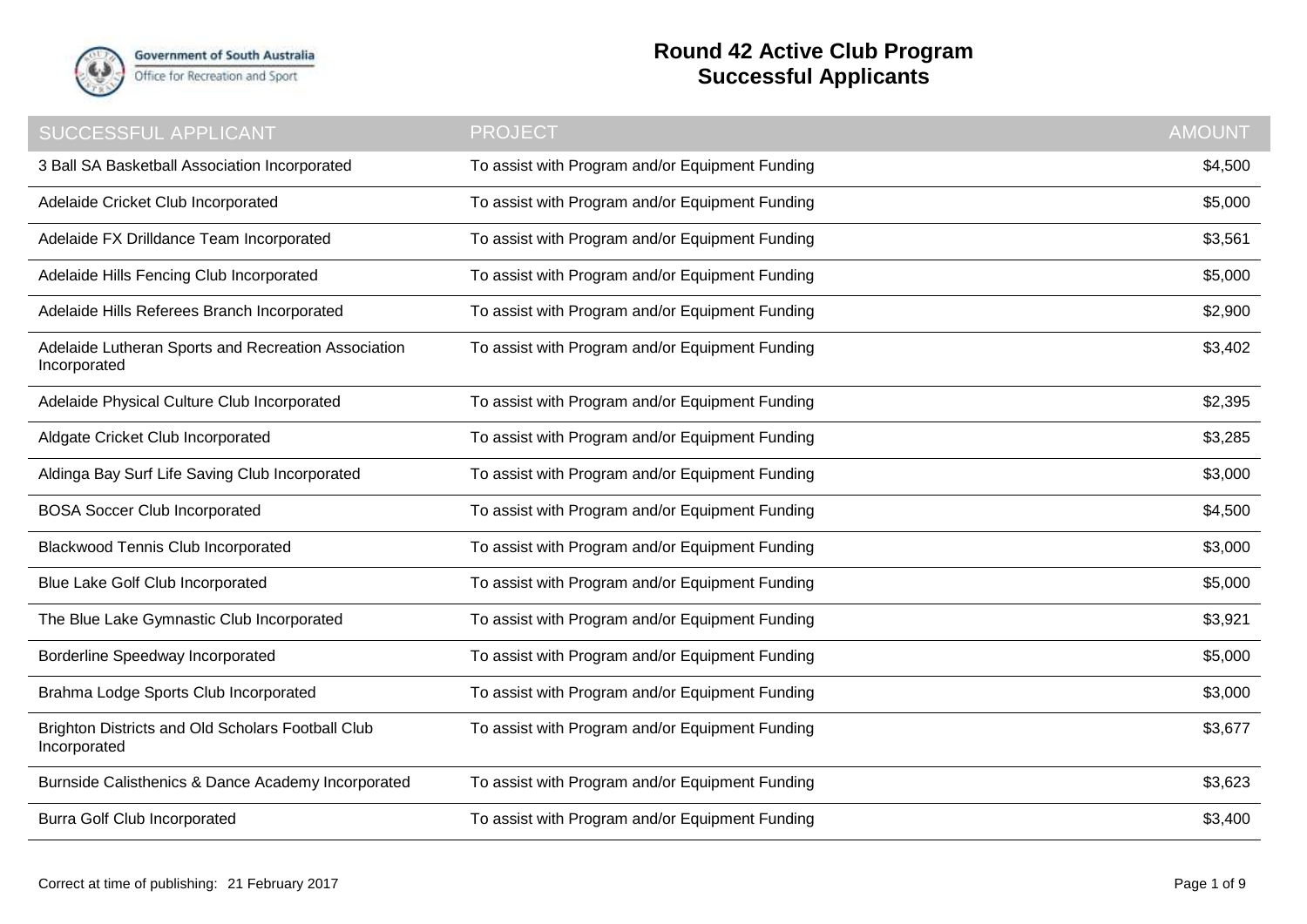| <b>SUCCESSFUL APPLICANT</b>                                               | <b>PROJECT</b>                                  | <b>AMOUNT</b> |
|---------------------------------------------------------------------------|-------------------------------------------------|---------------|
| <b>Central Districts Softball Association Incorporated</b>                | To assist with Program and/or Equipment Funding | \$3,134       |
| Christies Beach Football Club Incorporated                                | To assist with Program and/or Equipment Funding | \$3,000       |
| Christies Beach Surf Life Saving Club Incorporated                        | To assist with Program and/or Equipment Funding | \$5,000       |
| CircoBats Incorporated                                                    | To assist with Program and/or Equipment Funding | \$5,000       |
| Clare Amateur Swimming Club Incorporated                                  | To assist with Program and/or Equipment Funding | \$2,800       |
| Concordia Old Collegians Cricket Club Incorporated                        | To assist with Program and/or Equipment Funding | \$4,750       |
| Coromandel Valley Croquet Club Incorporated                               | To assist with Program and/or Equipment Funding | \$2,614       |
| Cove Cricket Club Incorporated                                            | To assist with Program and/or Equipment Funding | \$4,500       |
| Dancing Association of South Australia Incorporated                       | To assist with Program and/or Equipment Funding | \$5,000       |
| Darts SA Incorporated                                                     | To assist with Program and/or Equipment Funding | \$4,500       |
| Del Sante Gardens Calisthenic College Incorporated                        | To assist with Program and/or Equipment Funding | \$3,400       |
| East Torrens Payneham Baseball Club Incorporated                          | To assist with Program and/or Equipment Funding | \$4,390       |
| Eastern Districts Little Athletics Centre Incorporated                    | To assist with Program and/or Equipment Funding | \$5,000       |
| Eastern Suburbs Petanque Incorporated                                     | To assist with Program and/or Equipment Funding | \$3,175       |
| Edwardstown Football Club Incorporated                                    | To assist with Program and/or Equipment Funding | \$4,000       |
| The Elizabeth Netball Association Incorporated                            | To assist with Program and/or Equipment Funding | \$3,700       |
| Enfield Hockey Club Incorporated                                          | To assist with Program and/or Equipment Funding | \$2,916       |
| <b>Fitzroy Community Club Incorporated</b>                                | To assist with Program and/or Equipment Funding | \$3,407       |
| <b>Flagstaff Community Centre Incorporated</b>                            | To assist with Program and/or Equipment Funding | \$3,000       |
| Flinders O'Neill Gaelic Football Club Incorporated                        | To assist with Program and/or Equipment Funding | \$3,159       |
| The Frontier Shooting Club of South Australia - SSAA (SA)<br>Incorporated | To assist with Program and/or Equipment Funding | \$2,000       |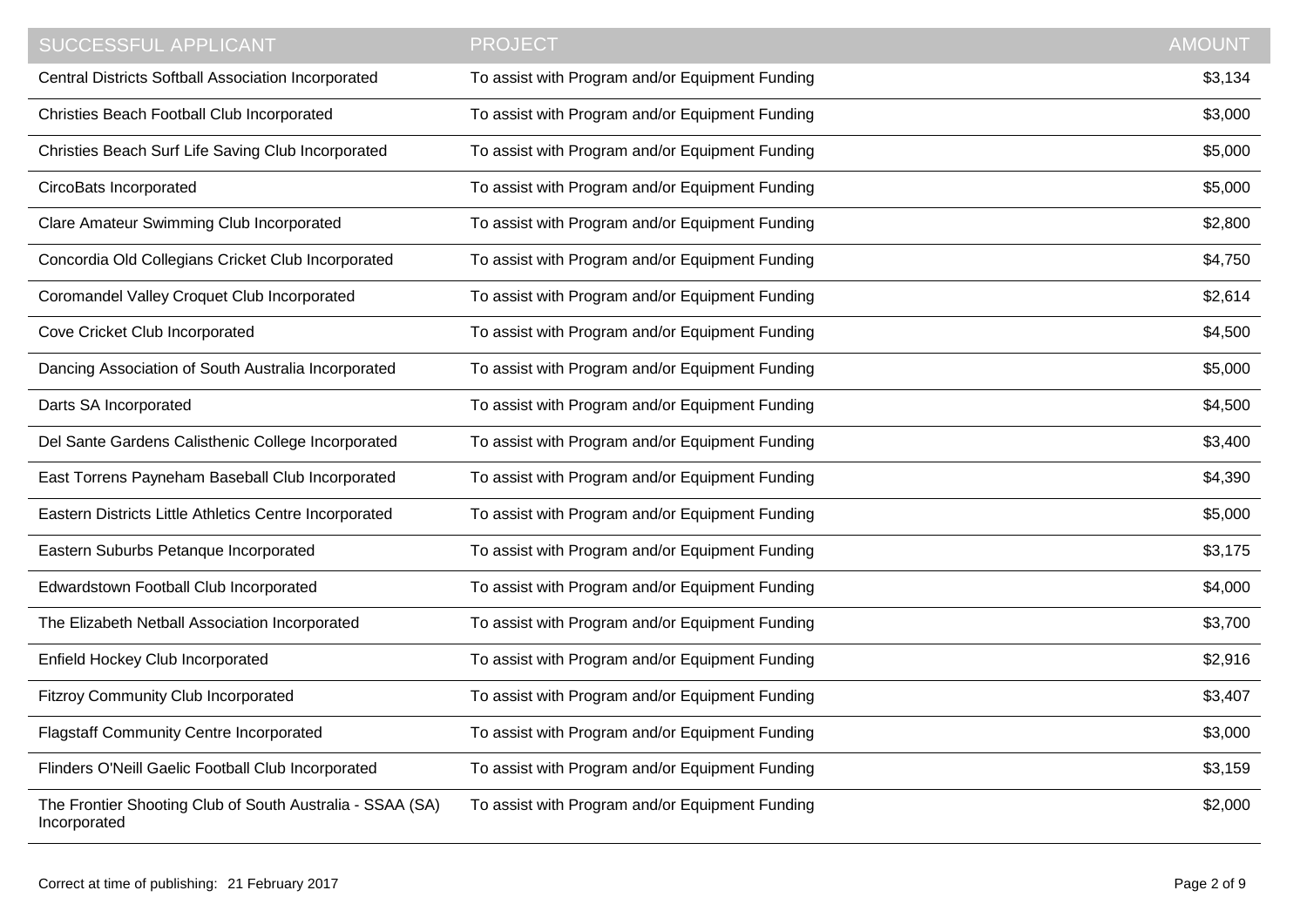| <b>SUCCESSFUL APPLICANT</b>                                                  | <b>PROJECT</b>                                  | <b>AMOUNT</b> |
|------------------------------------------------------------------------------|-------------------------------------------------|---------------|
| Gawler-District Softball Association Incorporated                            | To assist with Program and/or Equipment Funding | \$5,000       |
| Gemini Netball Club Incorporated                                             | To assist with Program and/or Equipment Funding | \$5,000       |
| Glenelg Baseball Club Incorporated                                           | To assist with Program and/or Equipment Funding | \$5,000       |
| Glenelg (Rebels) Softball Club Incorporated                                  | To assist with Program and/or Equipment Funding | \$2,500       |
| Glenelg Surf Life Saving Club Incorporated                                   | To assist with Program and/or Equipment Funding | \$4,000       |
| Golden Grove Little Athletic Centre Incorporated                             | To assist with Program and/or Equipment Funding | \$5,000       |
| Goolwa Cricket Club Incorporated                                             | To assist with Program and/or Equipment Funding | \$1,000       |
| Girl Guides South Australia Incorporated                                     | To assist with Program and/or Equipment Funding | \$500         |
| Happy Valley Football Club Incorporated                                      | To assist with Program and/or Equipment Funding | \$2,851       |
| Henley Bowling Club Incorporated                                             | To assist with Program and/or Equipment Funding | \$5,000       |
| Hope Ward Tennis Club Incorporated                                           | To assist with Program and/or Equipment Funding | \$2,000       |
| Hub Netball Club Incorporated                                                | To assist with Program and/or Equipment Funding | \$4,800       |
| Ingle Farm Junior Soccer Club Incorporated                                   | To assist with Program and/or Equipment Funding | \$3,396       |
| International Clay Target Club Incorporated                                  | To assist with Program and/or Equipment Funding | \$2,780       |
| International Optimist Dinghy Association of South Australia<br>Incorporated | To assist with Program and/or Equipment Funding | \$2,000       |
| Ironbank Cherry Gardens Football Club Incorporated                           | To assist with Program and/or Equipment Funding | \$3,750       |
| Kangaroo Judo Club Incorporated                                              | To assist with Program and/or Equipment Funding | \$5,000       |
| Karadinga Sports & Recreation Centre Incorporated                            | To assist with Program and/or Equipment Funding | \$3,150       |
| Keith Bowling Club Incorporated                                              | To assist with Program and/or Equipment Funding | \$4,190       |
| Kingston S.E. Golf Club Incorporated                                         | To assist with Program and/or Equipment Funding | \$4,191       |
| Lenswood Ranges Cricket Club Incorporated                                    | To assist with Program and/or Equipment Funding | \$1,000       |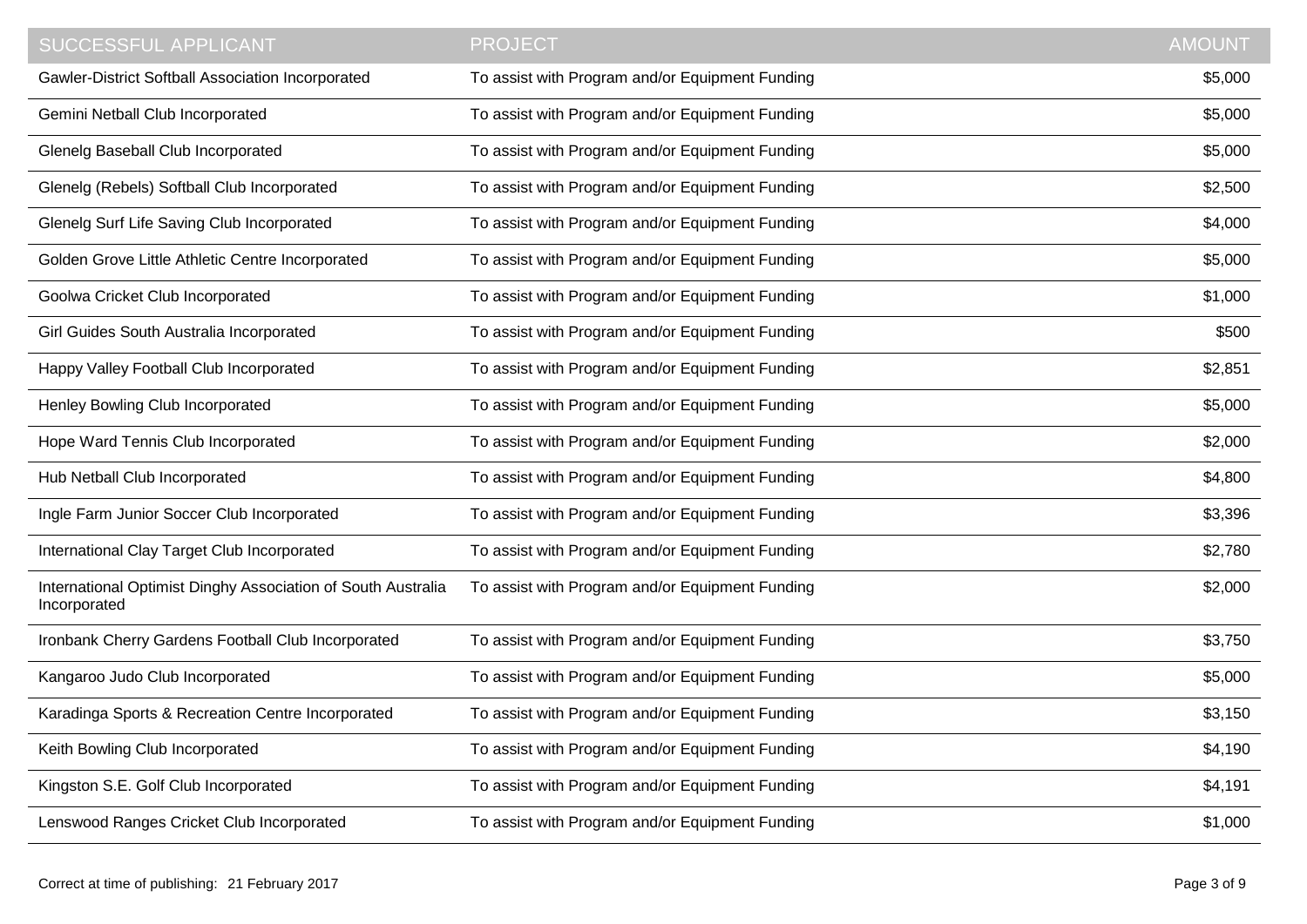| <b>SUCCESSFUL APPLICANT</b>                                       | <b>PROJECT</b>                                  | <b>AMOUNT</b> |
|-------------------------------------------------------------------|-------------------------------------------------|---------------|
| Lyndoch and Districts Little Athletics Centre Incorporated        | To assist with Program and/or Equipment Funding | \$2,800       |
| Lyrup Club Bowling Club Incorporated                              | To assist with Program and/or Equipment Funding | \$4,600       |
| Marananga Tennis Club Incorporated                                | To assist with Program and/or Equipment Funding | \$2,887       |
| Matrics Netball Club Incorporated                                 | To assist with Program and/or Equipment Funding | \$3,112       |
| McLaren Football Club Incorporated                                | To assist with Program and/or Equipment Funding | \$4,177       |
| McLaren Vale Golf Club Incorporated                               | To assist with Program and/or Equipment Funding | \$3,290       |
| McLaren Vale Sporting Complex Incorporated                        | To assist with Program and/or Equipment Funding | \$4,400       |
| Meningie Bowling Club Incorporated                                | To assist with Program and/or Equipment Funding | \$4,190       |
| Metro United Womens Football Club Incorporated                    | To assist with Program and/or Equipment Funding | \$4,000       |
| Minlaton Cricket Club Incorporated                                | To assist with Program and/or Equipment Funding | \$3,000       |
| Modbury Soccer Club Incorporated                                  | To assist with Program and/or Equipment Funding | \$3,100       |
| Moonta Memorial Park Bowling Club Incorporated                    | To assist with Program and/or Equipment Funding | \$3,308       |
| Morphett Vale Memorial Bowling Club Incorporated                  | To assist with Program and/or Equipment Funding | \$3,496       |
| Mount Barker Bowling Club Incorporated                            | To assist with Program and/or Equipment Funding | \$5,000       |
| Multicultural United Stars (MUS) FC Football Club<br>Incorporated | To assist with Program and/or Equipment Funding | \$5,000       |
| Murray Bridge Bowling Club Incorporated                           | To assist with Program and/or Equipment Funding | \$3,018       |
| Mylor Cricket Club Incorporated                                   | To assist with Program and/or Equipment Funding | \$3,000       |
| Normanville Tennis Club Incorporated                              | To assist with Program and/or Equipment Funding | \$3,000       |
| North Adelaide Korfball Club Incorporated                         | To assist with Program and/or Equipment Funding | \$4,000       |
| North East Hockey Club Incorporated                               | To assist with Program and/or Equipment Funding | \$5,000       |
| North East HPV Supporters Association Incorporated                | To assist with Program and/or Equipment Funding | \$3,500       |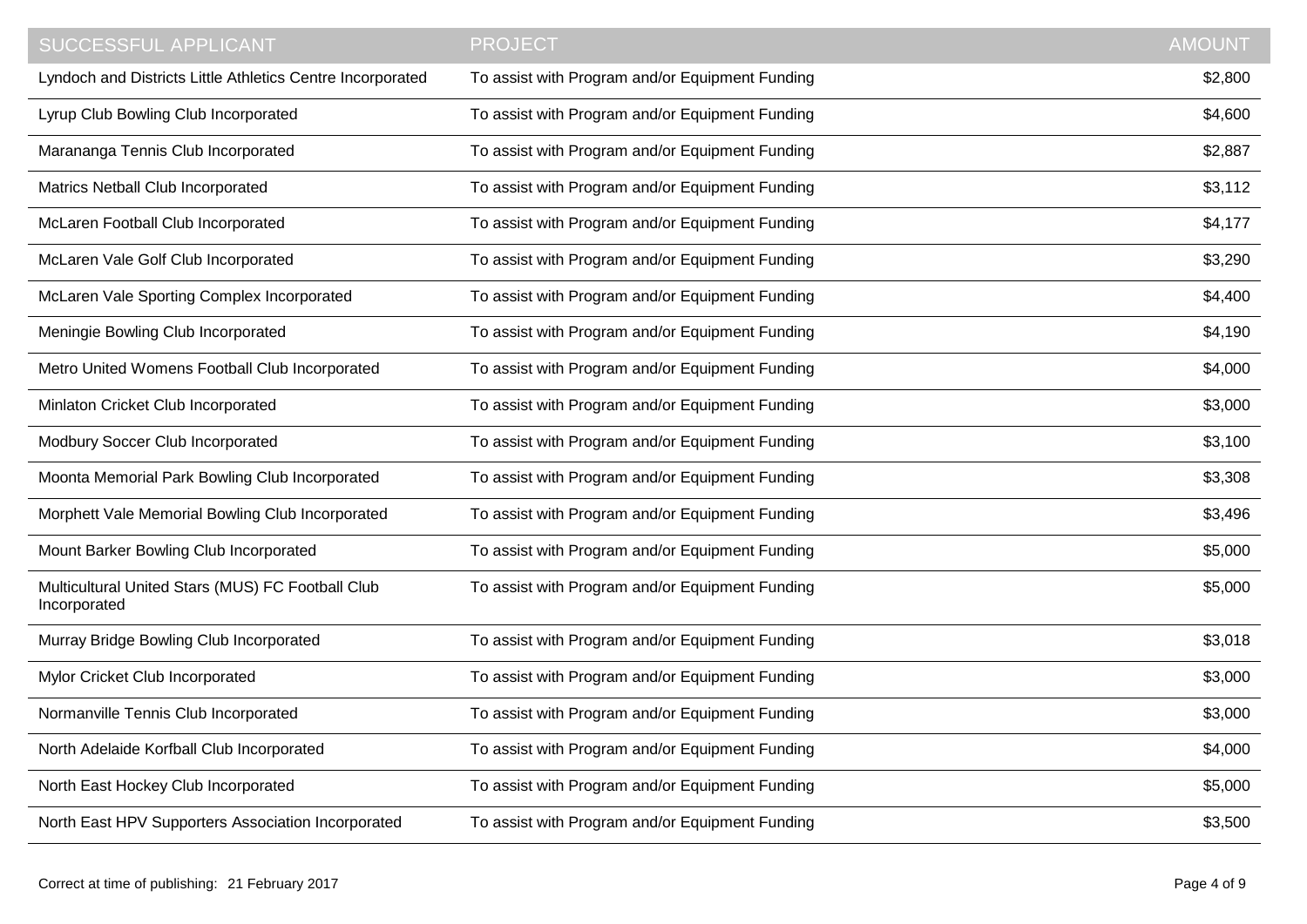| <b>SUCCESSFUL APPLICANT</b>                        | <b>PROJECT</b>                                  | <b>AMOUNT</b> |
|----------------------------------------------------|-------------------------------------------------|---------------|
| Northern Districts Baseball Club Incorporated      | To assist with Program and/or Equipment Funding | \$5,000       |
| Northern Hills Pony Club Incorporated              | To assist with Program and/or Equipment Funding | \$3,650       |
| Norwood Bears Volleyball Club Incorporated         | To assist with Program and/or Equipment Funding | \$2,462       |
| Norwood Croquet Club Incorporated                  | To assist with Program and/or Equipment Funding | \$3,620       |
| Norwood Soccer Club Incorporated                   | To assist with Program and/or Equipment Funding | \$4,000       |
| O'Halloran Hill Tennis Club Incorporated           | To assist with Program and/or Equipment Funding | \$1,420       |
| Old Ignatians Cricket Club Incorporated            | To assist with Program and/or Equipment Funding | \$3,327       |
| Onkaparinga Swimming Club Incorporated             | To assist with Program and/or Equipment Funding | \$5,000       |
| Penola KNT Netball Club Incorporated               | To assist with Program and/or Equipment Funding | \$4,190       |
| Personal Best Aquatics Piranhas Incorporated       | To assist with Program and/or Equipment Funding | \$3,319       |
| Platinum Judo Club Incorporated                    | To assist with Program and/or Equipment Funding | \$5,000       |
| Playford Athletics Centre Incorporated             | To assist with Program and/or Equipment Funding | \$4,500       |
| Playford Phantoms Softball Club Incorporated       | To assist with Program and/or Equipment Funding | \$4,000       |
| Pontian Eagles Sports and Social Club Incorporated | To assist with Program and/or Equipment Funding | \$4,000       |
| Port Adelaide Athletic Club Incorporated           | To assist with Program and/or Equipment Funding | \$5,000       |
| Port Adelaide District Baseball Club Incorporated  | To assist with Program and/or Equipment Funding | \$4,223       |
| Port Augusta Basketball Association Incorporated   | To assist with Program and/or Equipment Funding | \$4,500       |
| Port Broughton Bowling Club Incorporated           | To assist with Program and/or Equipment Funding | \$2,796       |
| The Port Broughton Golf Club Incorporated          | To assist with Program and/or Equipment Funding | \$4,850       |
| Port Germein Golf Club Incorporated                | To assist with Program and/or Equipment Funding | \$4,000       |
| Port Lincoln Gymnastics Club Incorporated          | To assist with Program and/or Equipment Funding | \$3,103       |
| Port Lincoln Touch Association Incorporated        | To assist with Program and/or Equipment Funding | \$3,000       |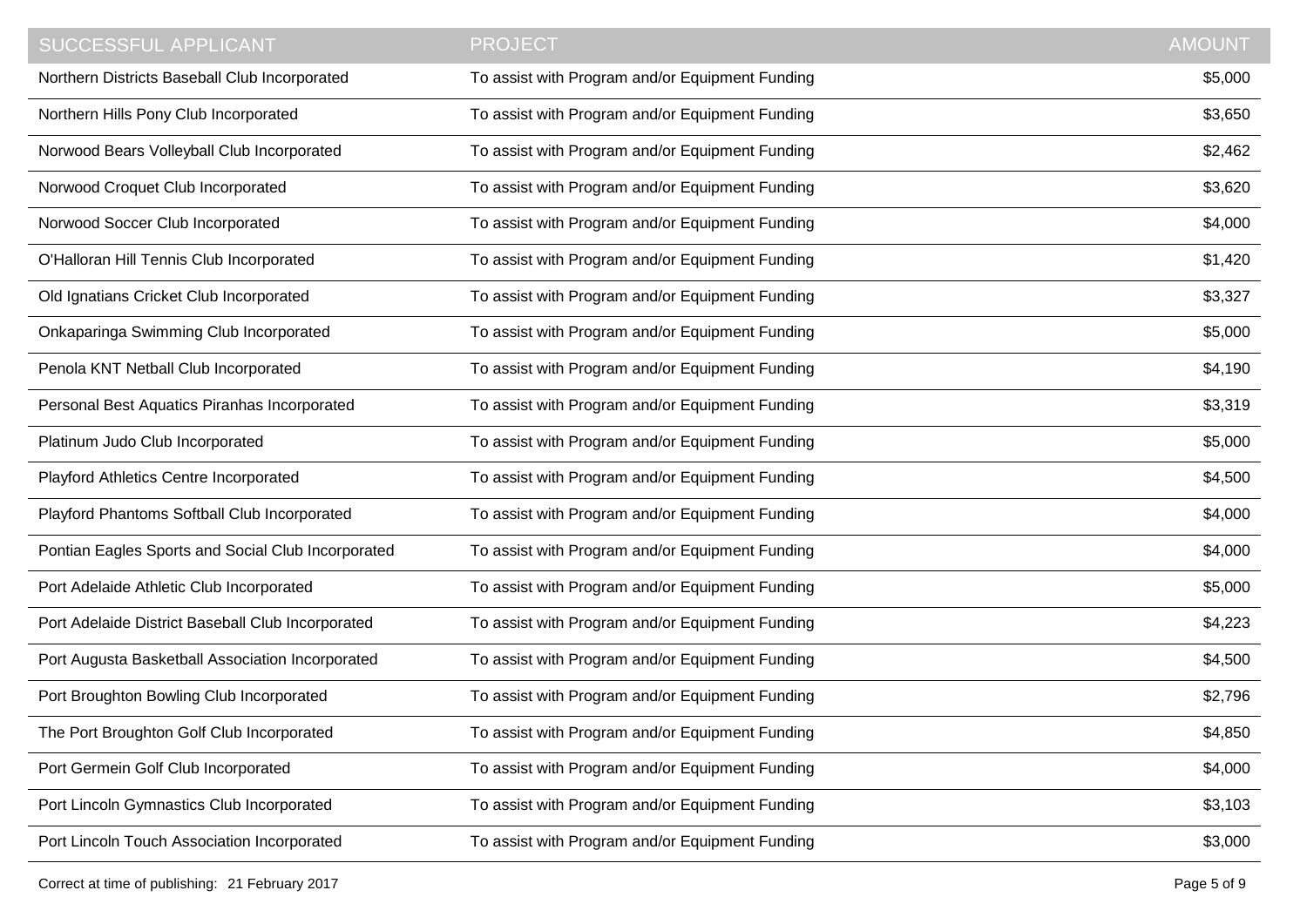| SUCCESSFUL APPLICANT                                                        | <b>PROJECT</b>                                                                            | <b>AMOUNT</b> |
|-----------------------------------------------------------------------------|-------------------------------------------------------------------------------------------|---------------|
| Port Noarlunga Netball Club Incorporated                                    | To assist with Program and/or Equipment Funding                                           | \$4,500       |
| Portland Sports and Community Club Incorporated                             | To assist with Program and/or Equipment Funding                                           | \$4,159       |
| Rambler Cricket Club Incorporated                                           | To assist with Program and/or Equipment Funding                                           | \$4,250       |
| Reynella Cricket Club Incorporated                                          | To assist with Program and/or Equipment Funding                                           | \$4,000       |
| Robertstown Bowling Club Incorporated                                       | To assist with Program and/or Equipment Funding                                           | \$3,223       |
| Rosewater Bowling Club Incorporated                                         | To assist with Program and/or Equipment Funding                                           | \$3,500       |
| Roxby Downs Junior Basketball Association Incorporated                      | To assist with Program and/or Equipment Funding                                           | \$4,500       |
| Roxby Downs Little Athletics Centre Incorporated                            | To assist with Program and/or Equipment Funding                                           | \$4,486       |
| Roxby Downs Senior Basketball Association Incorporated                      | To assist with Program and/or Equipment Funding                                           | \$4,500       |
| St. Peter's Collegians' Cricket Club Incorporated                           | To assist with Program and/or Equipment Funding                                           | \$4,500       |
| Salisbury East Little Athletics Centre Incorporated                         | To assist with Program and/or Equipment Funding                                           | \$2,770       |
| Salisbury Little Atheletic Centre Incorporated                              | To assist with Program and/or Equipment Funding                                           | \$2,300       |
| The Scout Association of Australia, South Australian Branch<br>Incorporated | To assist the 1st Kidman Park Scout and Guide Group with Program and/or Equipment Funding | \$4,000       |
| The Scout Association of Australia, South Australian Branch<br>Incorporated | To assist the 1st Northfield Sea Scout Group with Program and/or Equipment Funding        | \$5,000       |
| The Scout Association of Australia, South Australian Branch<br>Incorporated | To assist the 1st Clare Scout Group with Program and/or Equipment Funding                 | \$5,000       |
| The Scout Association of Australia, South Australian Branch<br>Incorporated | To assist the Flagstaff Hill Scout Group with Program and/or Equipment Funding            | \$4,000       |
| The Scout Association of Australia, South Australian Branch<br>Incorporated | To assist the Hallett Cove Scout Group with Program and/or Equipment Funding              | \$3,700       |
| The Scout Association of Australia, South Australian Branch<br>Incorporated | To assist the Scouts SA - Mawson District with Program and/or Equipment Funding           | \$3,052       |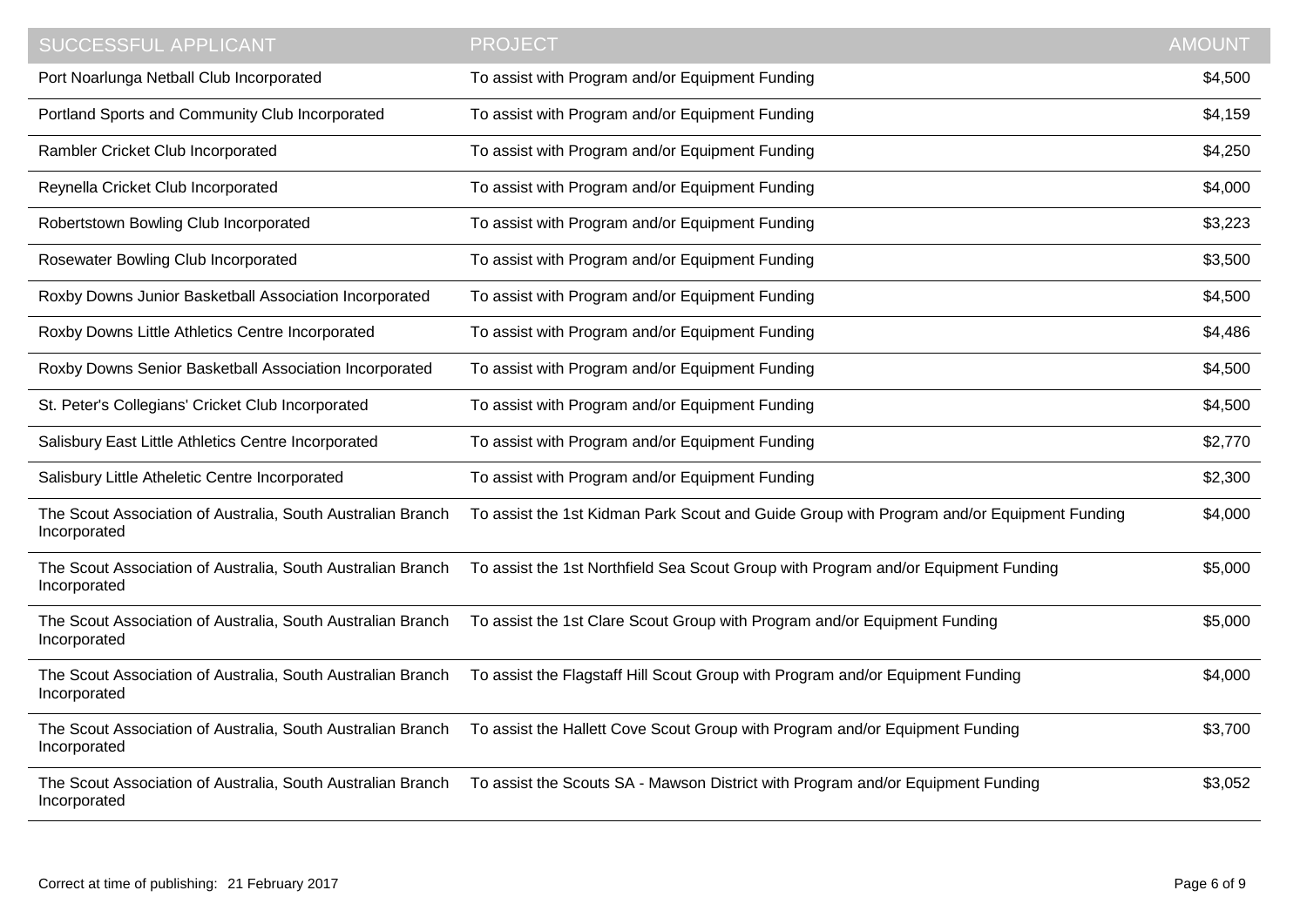| <b>SUCCESSFUL APPLICANT</b>                                                      | <b>PROJECT</b>                                                        | <b>AMOUNT</b> |
|----------------------------------------------------------------------------------|-----------------------------------------------------------------------|---------------|
| The Scout Association of Australia, South Australian Branch<br>Incorporated      | To assist Scouts SA - Woodhouse with Program and/or Equipment Funding | \$5,000       |
| Seaside Tennis Club Incorporated                                                 | To assist with Program and/or Equipment Funding                       | \$3,287       |
| Semaphore Bowling Club Incorporated                                              | To assist with Program and/or Equipment Funding                       | \$5,000       |
| South Central Junior Cricket Association Incorporated                            | To assist with Program and/or Equipment Funding                       | \$4,500       |
| South City Chiefs (American Football) Club Incorporated                          | To assist with Program and/or Equipment Funding                       | \$2,595       |
| South Coast Little Athletics Centre Incorporated                                 | To assist with Program and/or Equipment Funding                       | \$4,357       |
| South Gawler Football Club Incorporated                                          | To assist with Program and/or Equipment Funding                       | \$4,043       |
| Southern Athletic Club Incorporated                                              | To assist with Program and/or Equipment Funding                       | \$3,500       |
| The Southern District Cricket Club Incorporated                                  | To assist with Program and/or Equipment Funding                       | \$2,997       |
| Southern Football League Incorporated                                            | To assist with Program and/or Equipment Funding                       | \$5,000       |
| Southern United Netball Association Incorporated                                 | To assist with Program and/or Equipment Funding                       | \$5,000       |
| <b>STARplex Swim Club Incorporated</b>                                           | To assist with Program and/or Equipment Funding                       | \$4,434       |
| Sturt Basketball Club Incorporated                                               | To assist with Program and/or Equipment Funding                       | \$2,959       |
| Sturt Lacrosse Club Incorporated                                                 | To assist with Program and/or Equipment Funding                       | \$2,900       |
| The Sunnybrae Pony Club Incorporated                                             | To assist with Program and/or Equipment Funding                       | \$4,000       |
| Surrey Downs Winter Baseball Club Incorporated                                   | To assist with Program and/or Equipment Funding                       | \$4,462       |
| Swan Reach Soldiers Memorial Bowling Club Incorporated                           | To assist with Program and/or Equipment Funding                       | \$4,600       |
| Tailem Bend Rowing Club Incorporated                                             | To assist with Program and/or Equipment Funding                       | \$5,000       |
| Tarmac Junior Development Program Association of South<br>Australia Incorporated | To assist with Program and/or Equipment Funding                       | \$4,000       |
| Tintookies Orienteering Club Incorporated                                        | To assist with Program and/or Equipment Funding                       | \$4,960       |
| Torrensville Bowling Club Incorporated                                           | To assist with Program and/or Equipment Funding                       | \$3,000       |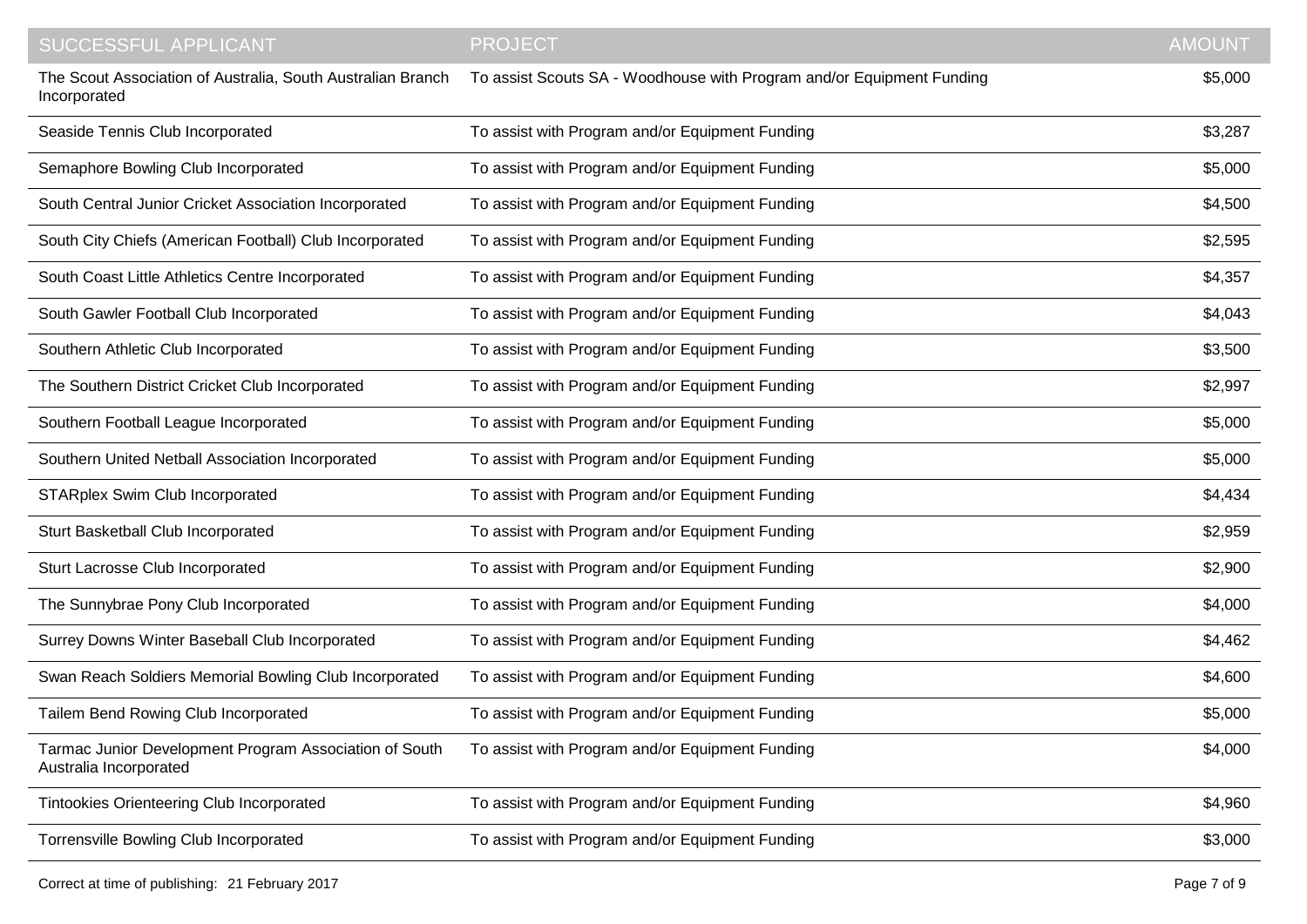| SUCCESSFUL APPLICANT                                      | <b>PROJECT</b>                                  | <b>AMOUNT</b> |
|-----------------------------------------------------------|-------------------------------------------------|---------------|
| Tribe Triathlon Club Incorporated                         | To assist with Program and/or Equipment Funding | \$2,719       |
| The Trophy Bowhunting Club of S.A. Incorporated           | To assist with Program and/or Equipment Funding | \$4,250       |
| Two Wells Golf Club Incorporated                          | To assist with Program and/or Equipment Funding | \$2,700       |
| United Football Club Incorporated                         | To assist with Program and/or Equipment Funding | \$4,000       |
| Uraidla Bowling Club Incorporated                         | To assist with Program and/or Equipment Funding | \$5,000       |
| Valley View Eagles Softball Club Incorporated             | To assist with Program and/or Equipment Funding | \$3,146       |
| Victor Harbour Bowling Club Incorporated                  | To assist with Program and/or Equipment Funding | \$3,000       |
| Victor Harbour Riding Club Incorporated                   | To assist with Program and/or Equipment Funding | \$4,000       |
| Virginia United Soccer Club Incorporated                  | To assist with Program and/or Equipment Funding | \$4,000       |
| Waikerie Bowling Club Incorporated                        | To assist with Program and/or Equipment Funding | \$4,612       |
| The Walkerville Lawn Tennis Club Incorporated             | To assist with Program and/or Equipment Funding | \$2,000       |
| Walkerville Softball Club Incorporated                    | To assist with Program and/or Equipment Funding | \$5,000       |
| Wallaringa Orienteers Incorporated                        | To assist with Program and/or Equipment Funding | \$2,800       |
| Wayback Cricket Club Incorporated                         | To assist with Program and/or Equipment Funding | \$4,500       |
| West Lakes Croquet Club Incorporated                      | To assist with Program and/or Equipment Funding | \$3,500       |
| West Torrens Softball Club Incorporated                   | To assist with Program and/or Equipment Funding | \$3,941       |
| Western Ireland Women's Gaelic Football Club Incorporated | To assist with Program and/or Equipment Funding | \$3,500       |
| Williamstown Horse and Pony Club Incorporated             | To assist with Program and/or Equipment Funding | \$4,300       |
| Wirrulla Sports and Recreation Centre Incorporated        | To assist with Program and/or Equipment Funding | \$3,100       |
| Woodville City Soccer Club Incorporated                   | To assist with Program and/or Equipment Funding | \$3,461       |
| Woodville District Baseball Club Incorporated             | To assist with Program and/or Equipment Funding | \$5,000       |